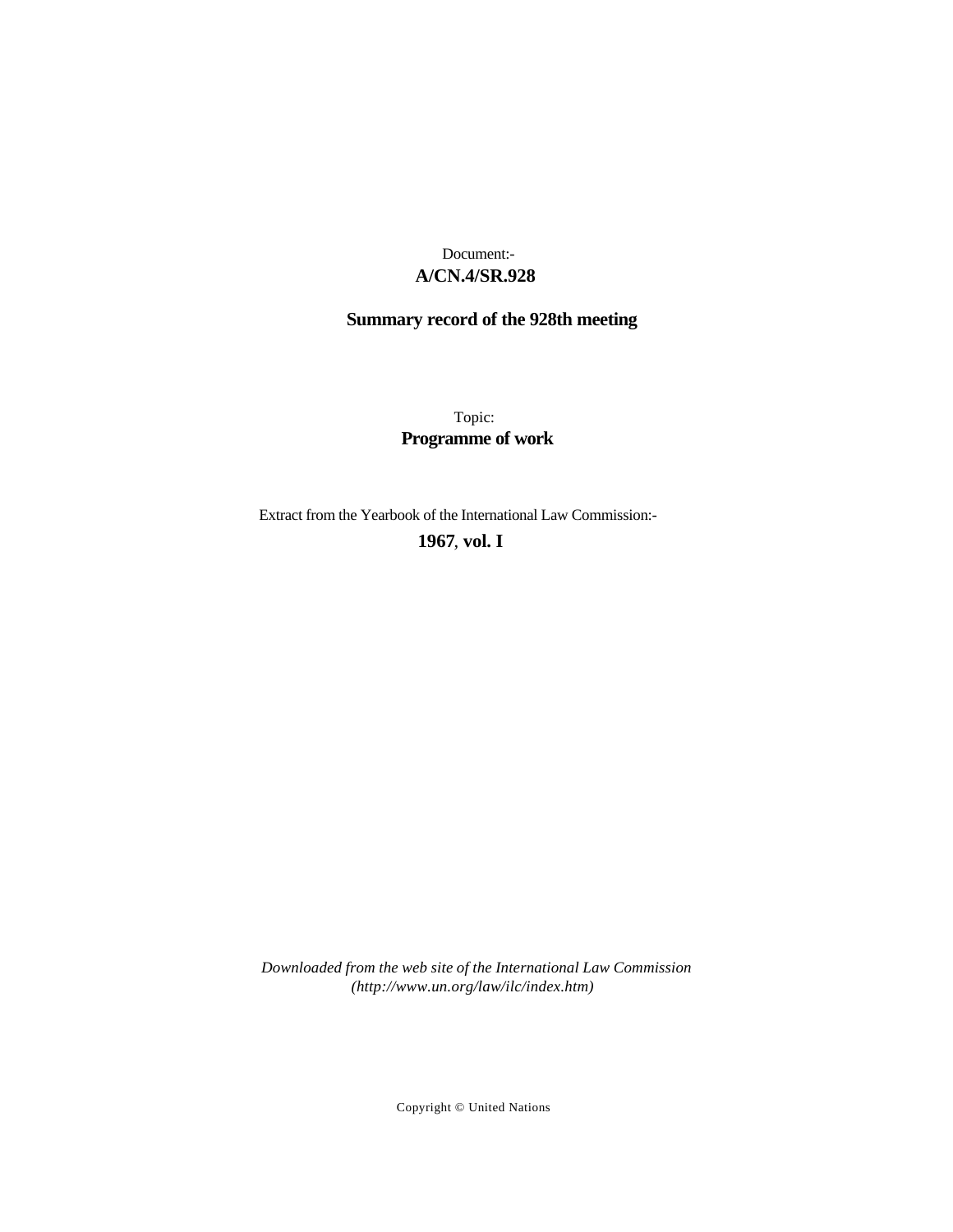permanent diplomatic mission of the sending State or upon the submission of letters of credence or full powers.'

46. Only a few drafting changes had been made to article 11. Speaking as a member of the Commission, he proposed that the words "or with another... organ" in paragraph 1 should be replaced by "or with the other... organ".

47. The CHAIRMAN said that there was a slight difference between the English and French texts of paragraph 1. The English text referred to "another appropriate organ" whereas the French text referred to *"un outre or gone competent".*

48. Mr. AGO said that the wording of article 11 should be brought into line with that of article 8.

49. Mr. CASTREN said that when article 11 was being considered, some members had proposed the deletion of paragraph 2. Since paragraph 1 determined the commencement of the functions of a special mission in a positive manner, it seemed pointless to add a clause containing a negative provision. In his opinion, paragraph 2 could be included in the commentary.

50. Mr. BARTOS, Special Rapporteur, said he was in favour of retaining paragraph 2. Several members had thought it necessary from the psychological point of view to specify that the commencement of the functions of a special mission did not depend upon presentation of the mission by the permanent diplomatic mission of the sending State or upon the submission of letters of credence or full powers, since certain countries placed obstacles in the way of the functioning of special missions. Paragraph 2 was therefore necessary, and could be very useful, despite its negative form.

51. Mr. AGO thought that the final phrase of paragraph 1 should read "or with the other appropriate organ agreed on".

52. Mr. BARTOŠ, Special Rapporteur, said that in some countries it was not the Ministry of Foreign Affairs that dealt with military, trade or cultural missions. In his opinion, the word "designated" could be deleted, but the words "or with the other appropriate organ in the receiving State" should be retained.

53. Mr. USHAKOV suggested that the expression used in article 8, "or such other organ as may have been agreed on", should also be used in article 11.

54. The CHAIRMAN said that the English text might be amended to read "... contact with the Ministry of Foreign Affairs or other agreed organ of the receiving State".

55. He suggested that the Commission approve article 11 in principle and refer it to the Drafting Committee for final rewording.

*It was so agreed.<sup>9</sup>*

The meeting rose at **1** p.m.

#### **928th MEETING**

*Friday, 23 June 1967, at 10.45 a.m.*

*Chairman:* Sir Humphrey WALDOCK

Present: Mr. Ago, Mr. Bartoš, Mr. Castañeda, Mr. Castrén, Mr. Jiménez de Aréchaga, Mr. Kearney, Mr. Ramangasoavina, Mr. Reuter, Mr. Tammes, Mr. Ushakov, Mr. Ustor, Mr. Yasseen.

## **Organization** of **Future Work**

**(A/CN.4/195, 196; A/CN.4/L.119)**

#### *(resumed from the 917th meeting)*

#### [Item 6 of the agenda]

1. The CHAIRMAN said that the Officers of the Commission had reached no final conclusions on the organization of future work, but had asked him to communicate their preliminary views to the Commission. The two main problems were to secure work for the Commission's next session and to establish a general pattern for the future. The Officers had considered the state of the material before the Commission. Mr. El-Erian had submitted his second report on relations between States and inter-governmental organizations (A/CN.4/ 195), but had not yet submitted a set of draft articles. A letter would be sent to Mr. El-Erian asking him whether there was any likelihood of his being able to provide a set of draft articles for the Commission's next session. Mr. Ago had been asked whether there was any possibility of his providing some general articles on State responsibility as a basis for discussion, but had said that that would be difficult and he would prefer to submit a fuller report, with articles, in 1969.

2. As Chairman of the Sub-Committee on Succession of States and Governments and before being appointed Special Rapporteur, Mr. Lachs had submitted a preliminary report on State succession, which was annexed to the Commission's report on its fifteenth session.<sup>1</sup> The General Assembly was urging the Commission to proceed with its work on that subject, which was particularly important because there were so many new States. The Commission should therefore appoint a new Special Rapporteur on State succession in place of Mr. Lachs, who had been elected to the International Court. The Officers had noted that the Sub-Committee, in its 1963 report, had advised that the subject should be dealt with under three broad headings: succession in respect of treaties, succession in respect of rights and duties resulting from souices other than treaties, and succession in respect of membership of international organizations.<sup>2</sup> Moreover, Mr. Lachs had repeated that opinion in a recent conversation with him (the Chairman). Although there were no hard and fast lines of demarcation between the three topics, the Officers had concluded that they should be treated separately, but with close co-ordination to

<sup>9</sup> For resumption of discussion, see 930th meeting, paras. 92-102.

<sup>1</sup>  *Yearbook of the International Law Commission, 1963,* vol. II, p. 260.

<sup>2</sup>  *Ibid., p.* 261, para. 13.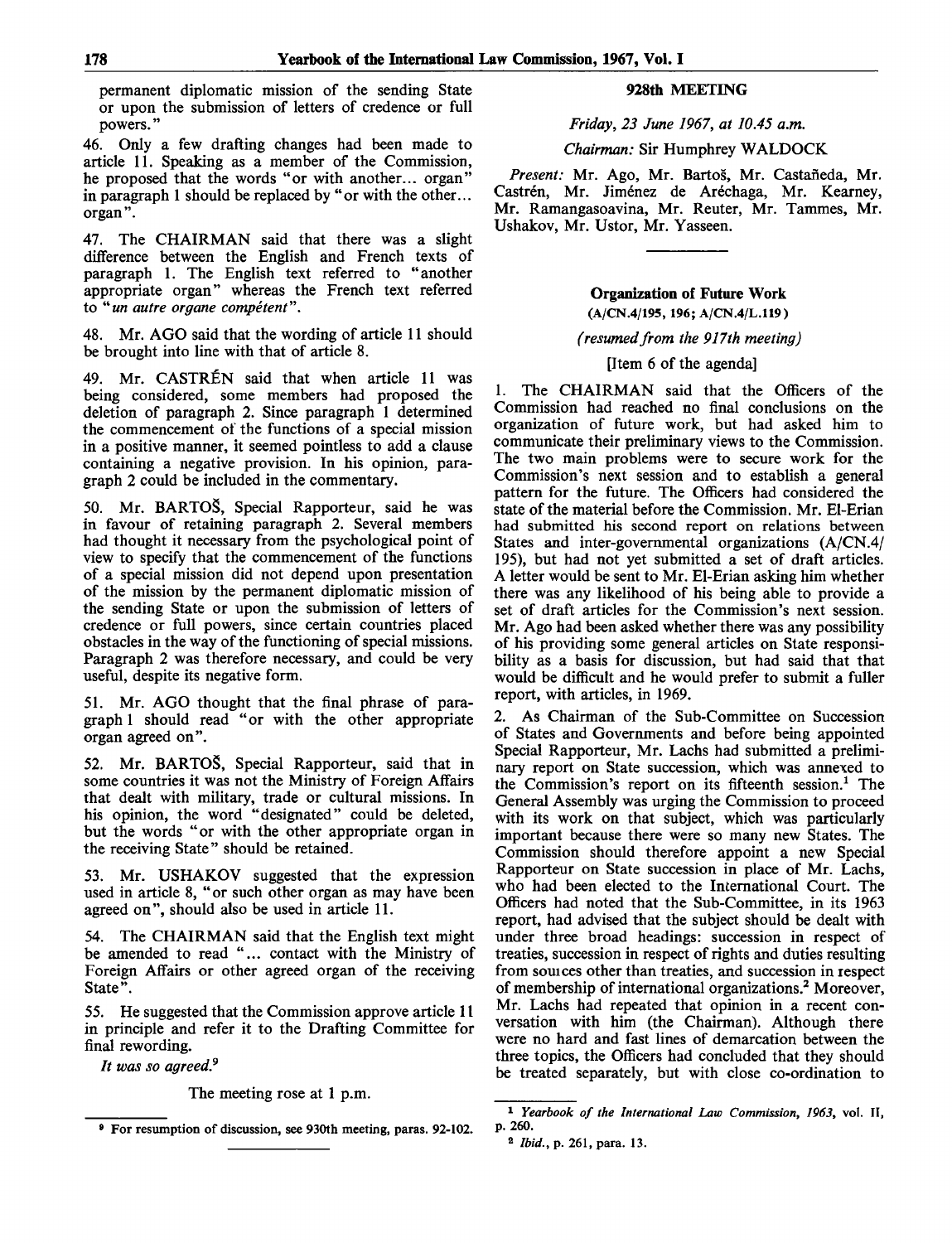prevent differences in approach. They had considered it advisable to leave aside for the time being the topic of succession in respect of membeiship of international organizations, because it had affinities with the topic on which Mr. El-Erian was to report. Succession in respect of treaties, which had close connexions with the law of treaties, should be dealt with first, since that priority had been emphasized in the Sixth Committee of the General Assembly. Succession in respect of rights and duties resulting from sources other than treaties was a much broader topic, which would take longer to complete and should therefore be given second priority.

3. A telegram had been received from Mr. Bedjaoui saying that he would be prepared to act as Special Rapporteur on State succession and to submit a report at the next session. The Officers had asked him (the Chairman), as the former Special Rapporteur on the law of treaties, to act as Special Rapporteur on succession in respect of treaties, and he had agreed to submit a report with articles at the next session. The Officers had further suggested that Mr. Bedjaoui should be invited to be Special Rapporteur for the second topic, namely, State succession in respect of rights and duties resulting from sources other than treaties.

4. He invited members to comment on those preliminary suggestions by the Officers of the Commission and to give their general views on the future work of the Commission.

5. Mr. TAMMES said he had given much thought to new topics for the Commission's consideration, in the belief that a discussion on the Commission's future work was, in fact, a discussion on the future of the Commission itself; for the long-term codification and progressive development of international law should remain the prerogative of the International Law Commission, and should not be assigned to other bodies less well equipped for the task. Discussions in the General Assembly had shown that delegations were looking forward to the mention of some new topics, even though the completion of those already on the Commission's agenda might take several years. In its search for promising areas for practical work, and in taking stock of what had already been accomplished, the Commission should try to explore the whole field of public international law.

6. So far as the sources of international law were concerned, the Commission had recently completed a very far-reaching and comprehensive draft on the law of treaties, and it would be difficult to suggest another source of international law that was as wide in scope. A limited counterpart to the law of treaties could, however, be found in the topic of unilateral acts, concerning which ample research and practice were available and which greatly needed clarification and systematization. The topic covered recognition as a positive act acknowledging a given situation to be a legal situation and, conversely, protests rejecting changes in a legal situation. It also included the principle of estoppel applied by the International Court of Justice. Other unilateral acts which might possibly be dealt with in a systematic draft were proclamations, waivers and renunciations.

7. The subjects of international law had at one time been suggested as a topic in itself, but since part of the subjectmatter came within the scope of relations between States and inter-governmental organizations and another part within the scope of human rights, there did not seem to to be much left for new work by the Commission.

8. The study of the functions of international law would lead the Commission to the question of delimitation of the jurisdiction of States by prohibitive rules, which had been the main concern of international law before the modern law of co-ordination, co-operation, co-existence and protection had developed. What might be termed the spatial dimensions of national jurisdiction and international regimes such as the law of the sea, Antarctica, and outer space, had either already been dealt with or were being considered. Similarly, the delimitation of State jurisdiction *ratione personae* had, so far as its most urgent aspect was concerned, been reflected in the Commission's work on statelessness; but the delimitation of jurisdiction *ratione materiae,* which raised the question whether acts of foreign States could, under international law, be indirectly subjected to the judgement and scrutiny of national courts, might well be studied. The delimitation of jurisdiction *ratione temporis* was a very broad and important topic, but was largely covered by State succession. The utilization of international rivers was a topic in which territorial sovereignty and international cooperation were equally involved, and it might be appropriate to lend the authority of the Commission and of plenipotentiary conferences to what had already been done by such private bodies as the International Law Association.

9. The keystone of international law was the whole system of methods, legal remedies and sanctions covered by the term "implementation". The Commission was not in a position to do much work on arbitration, because rules on arbitral procedure had already been prepared elsewhere. Nevertheless, a specific question of practical significance had arisen in connexion with the South West Africa case, and the Commission might well take up the problem of enabling the United Nations and other international organizations to have the status of litigating parties in cases before the International Court of Justice. The legal and institutional aspects of implementation as a whole, and the consequences of legal acts, were referred to in the report of the Sub-Committee on State Responsibility quoted in Mr. Ago's note on that topic (A/CN.4/196).

10. He thought it would not be contrary to the Commission's terms of reference for it to draw up a statute for a new auxiliary body of the United Nations to study, for instance, methods of fact-finding, which the General Assembly had unanimously decided to place on the agenda for its twenty-second session. The Commission might well give the General Assembly guidance on certain underlying legal and institutional principles of factfinding, as a contribution to the instrumentality of peace entirely independent of the other means of peaceful settlement, such as arbitration, conciliation and judicial settlement, referred to in Article 33 of the Charter.

11. Finally, pending the completion of its work on broad topics, the Commission might usefully consider less comprehensive, though important, subjects which would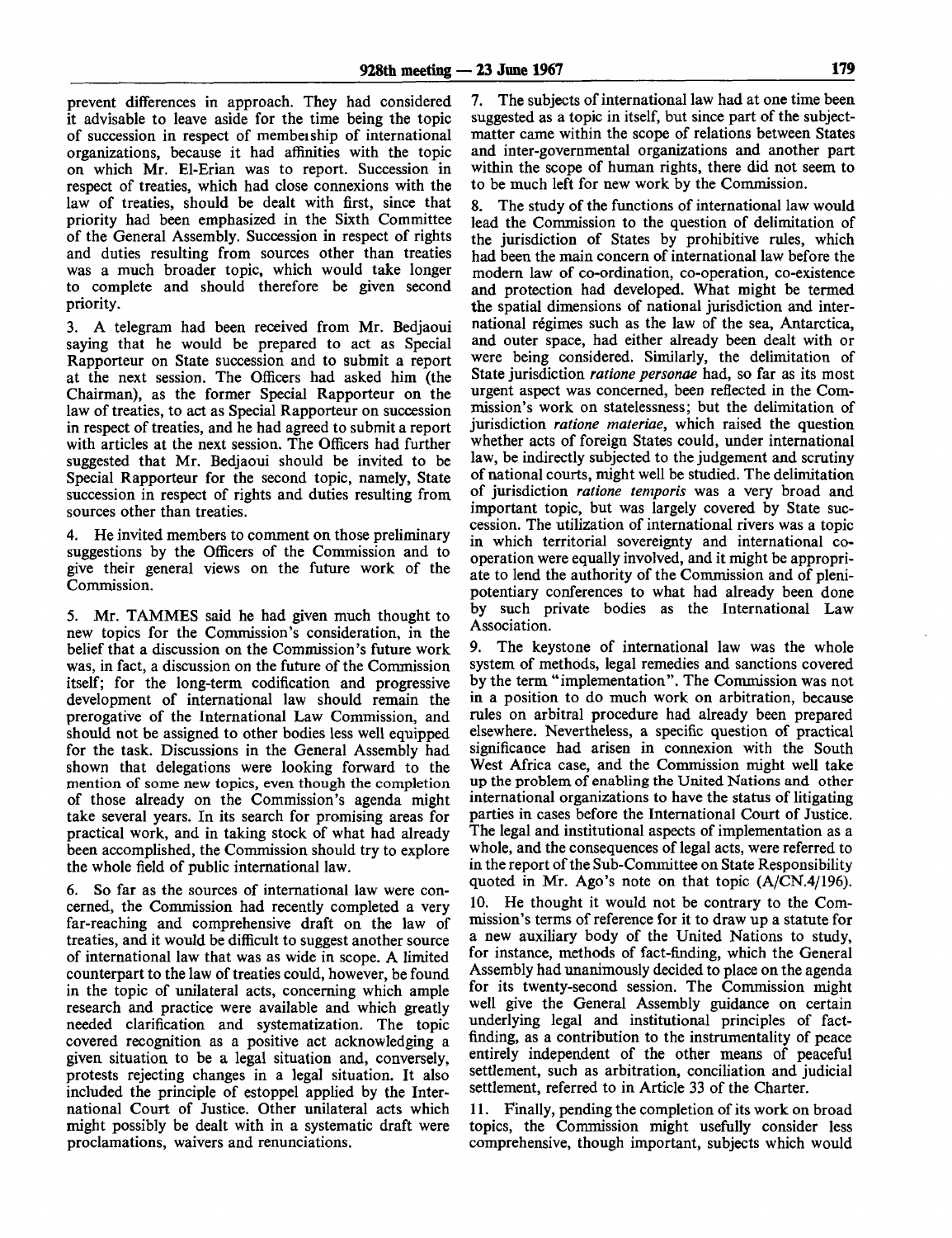not take up so much time. For instance, some aspects of the massive programme on State responsibility might be suitable for more limited, separate consideration, on the understanding that the final results would be systematized in a single codification. Incidentally, it might be wise to consider a new name for the whole undertaking, since the term "State responsibility" laid too much emphasis on the consequences of an illegal act, as against the legality of the act itself, with which most of the questions included in the programme were concerned.

12. Mr. CASTREN said that the two very extensive topics—State responsibility and the succession of States and Governments—included in the programme of work would occupy the Commission for several years. Other topics, such as relations between States and inter-governmental organizations, for which Mr. El-Erian was Special Rapporteur, the right of asylum and the juridical regime of historic waters, to which priority was to have been given, had not yet been taken up, apart from an introductory report on relations between States and intergovernmental organizations. The first part of Mr. El-Erian's second report (A/CN.4/195) had already been circulated, but when completed, that report would not be sufficient to provide work for the whole of the 1968 session.

13. In his view, the Commission should undertake as soon as possible a detailed study of the question of State succession in respect of treaties, as a separate topic for which a special rapporteur would be appointed. It seemed to him that Sir Humphrey Waldock, who had already examined certain aspects of the question when Special Rapporteur on the law of treaties, was particularly well qualified for that task.

14. A certain amount of preparatory work had already been done on succession of States and Governments. In 1963, the Sub-Committee on that topic had submitted a report in which it had stated that special attention should be paid to problems of succession arising as a result of the birth of new States after the Second World War, to contemporary needs and to the principles of the United Nations Charter.<sup>3</sup> The objectives proposed in the report had been a survey and evaluation of the state of the law and practice on succession and the preparation of draft articles. The Secretariat had prepared three studies on the subject: a memorandum on the succession of States in relation to membership in the United Nations,<sup>4</sup> a document on succession of States in relation to general multilateral treaties of which the Secretary-General is the depositary,<sup>5</sup> and a digest of the decisions of international tribunals relating to State succession.<sup>6</sup> The Sub-Committee had subsequently requested the Secretariat<sup>7</sup> to prepare three other documents: *(a)* an analytical restatement of the material furnished by Governments in accordance with requests already made by the

Secretariat; *(b)* a working paper covering the practice of specialized agencies and other international organizations in the field of succession; *(c)* a revised version of the digest of the decisions of international tribunals relating to State succession. Those documents should be brought up-to-date and completed, so as to facilitate the work of the future special rapporteur.

15. The Commission might request the Secretariat to draft, in consultation with the future special rapporteur, a questionnaire for all governments, which might consist of the following questions: (1) Within what limits is State succession in respect of treaties accepted? (2) Should treaties be divided into multilateral and bilateral treaties or differentiated in some other way? (3) In what circumstances did the State in question come into being and accede to independence? (4) Is the consent of the other party to a treaty required in the event of succession ? (5) What is the treaty position where a State has lost some of its territory? (6) How are treaty problems affected by the creation or dissolution of unions of States? (7) What practice will be followed by the Government or State itself as regards succession in respect of treaties ? The Secretariat might also ask international organizations for information about recent practice in the matter of succession in respect of treaties.

16. The programme was so extensive that the Special Rapporteur might perhaps submit a preliminary report on questions of principle, if he had not completed his draft of articles in time for the next session.

17. He was in favour of the proposal by the Officers of the Commission that the third item of the agenda for the next session should be "Succession in respect of rights and duties resulting from sources other than treaties". A special rapporteur for that topic should be appointed at once and he fully approved the appointment of Mr. Bedjaoui.

18. Mr. REUTER said it was the custom of the General Assembly to refer broad general topics to the Commission; the two topics on its programme would keep the Commission busy for years. In the past, the Commission had followed a different policy and had confined itself to drawing up what might be called guides or models of an optional character. Admittedly, such guides did not excite so much interest as the far-reaching work which the Commission was now undertaking, but the question arose whether it was right to abandon the former system in order to prepare draft conventions to which some States hesitated to accede for technical reasons or because the atmosphere was not propitious. It might be advisable for the Commission to undertake each year, in addition to those ambitious projects which it should in no circumstances lay aside, some more modest task such as the draft convention on special missions, which was of limited scope and almost certain to be brought into force.

19. Mr. BARTOS said he was in full agreement with Mr. Castrén. The Secretariat prepared documentation on all the subjects which the Commission was to consider, but if the topic was only taken up three or four years later, circumstances had changed; there had been developments in case law and new factors had made their

<sup>3</sup>  *Ibid.,* p. 261, para. 6.

<sup>4</sup>  *Yearbook of the International Law Commission, 1962,* vol. II, p. 101.

<sup>«</sup> *Ibid.,* p. 106.

<sup>•</sup> *Ibid.,* p. 131.

<sup>7</sup>  *Yearbook of the International Law Commission, 1963,* vol. II, p. 262, para. 16.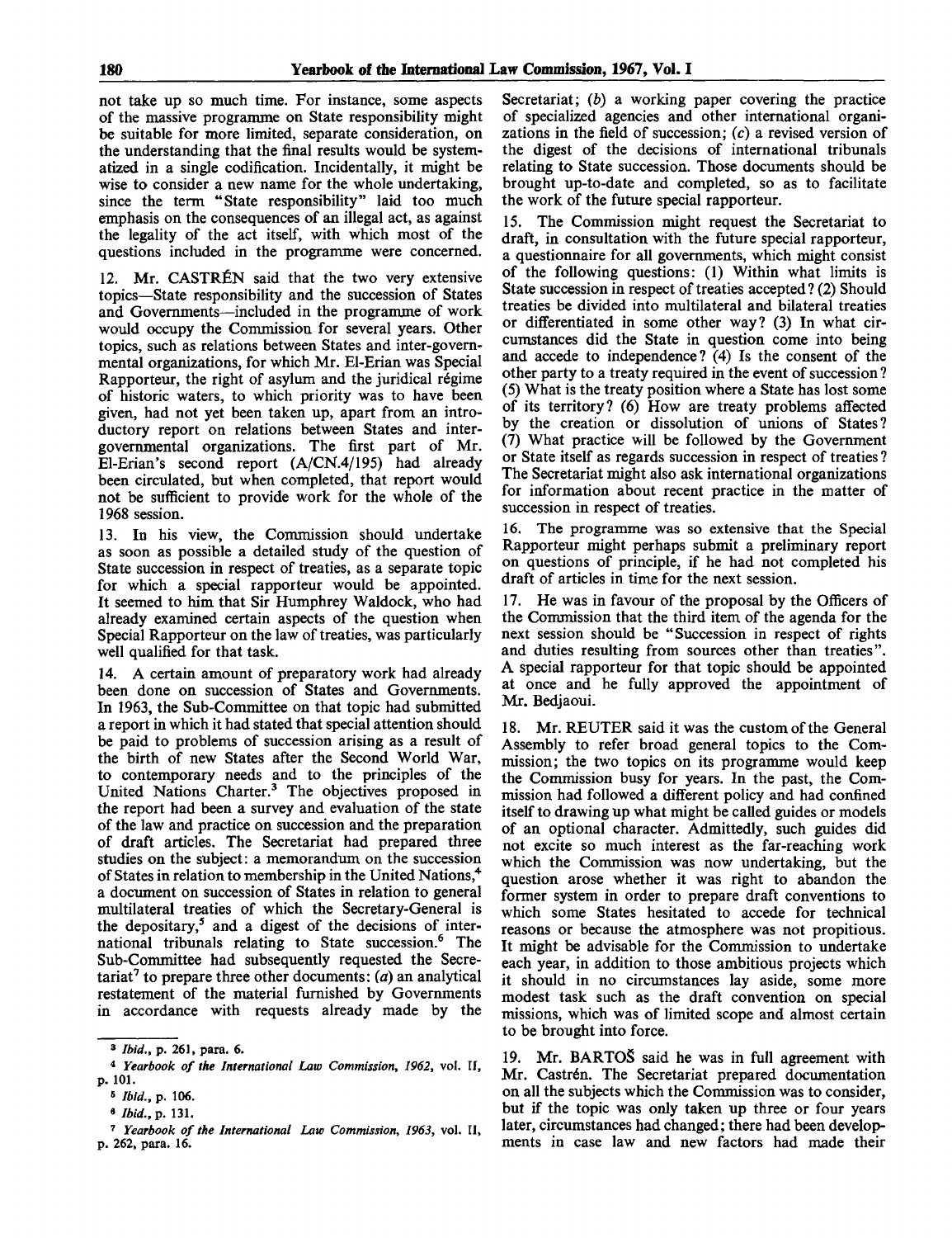appearance. The Commission should therefore ask the Secretariat, despite the extra work entailed, to carry out further research and to send a questionnaire to States and to inter-governmental organizations. The questionnaire should be drawn up with the assistance of each of the Special Rapporteurs, who would find useful information for their reports in the replies received. Members of the Commission, for their part, should make themselves acquainted with recent developments in the subjects included in the programme of future work and examine the new factors which had arisen in practice or case law.

20. There appeared to be two schools of thought in the Commission about the long-term programme. Mr. Reuter had adopted a cautious attitude and stressed that the Commission should be wary of taking up certain topics; the members of the Sixth Committee, on the other hand, had more ambitious views and were urging the Commission to draw up rules that would help to solve the problems troubling the world. The old rules were, indeed, inadequate and new rules based on requirements or personal views had not yet crystallized. It was the duty of the International Law Commission to codify those rules, which, though legal in form, tended to produce political effects. The Commission should therefore continue its work on codification, not for reasons of prestige but in order to fulfil its obligations to the international community.

21. Mr. RAMANGASOAVINA said he approved of the proposals made by the Officers of the Commission regarding its future work. He was particularly glad that Mr. Bedjaoui had been appointed Rapporteur for the topic of succession of States and Governments. Mr. Bedjaoui's abilities were well known to the Commission and he belonged to a country which had recently become independent; consequently, he was better equipped than anyone else to consider all the aspects of the problem, which was of interest to the new States.

22. Mr. USHAKOV said that the three topics—relations between States and inter-governmental organizations, State responsibility, and succession of States and Governments—would provide an amply sufficient programme of work for the next few years.

23. He would like to know exactly what work had been entrusted to the Chairman and Mr. Bedjaoui in connexion with the preparation of the report on the succession of States and Governments.

24. The CHAIRMAN explained that the intention of the Officers was that he himself should submit to the Commission, at its next session, a report with draft articles on State succession in respect of treaties. The Special Rapporteur for the second topic of the succession of States and Governments would have to examine a wide variety of questions; the intention was that Mr. Bedjaoui should submit a general report to the Commission at its next session. The Commission would discuss that report and issue directives as to particular aspects of the subject which should be covered in the second topic.

25. Mr. USHAKOV said that the Commission should obtain Mr. Bedjaoui's consent before asking him to submit a general report at the next session.

26. Mr. JIMENEZ de ARfiCHAGA explained that Mr. Bedjaoui would be free to determine the scope of the report which he would submit to the Commission at its next session. The recommendation of the Officers was not intended to restrict his authority dealing with the topic, but merely to give him some indication of what the Commission expected from him for the following year.

27. Mr. KEARNEY expressed his appreciation to the Chairman for having agreed to act as Special Rapporteur for succession of States and Governments in respect of treaties. The Chairman's willingness to accept that task after his extensive work on the law of treaties over the past five years was of great importance to the Commission and would ensure that it had before it sufficient material to occupy the whole of its next session.

28. The over-all proposals made by the Officers of the Commission seemed to him to show a very reasonable approach to its work. As to the Commission's procedures on the scheduling of its work, however, he wished to express his concern in the light of the experience of the present session. The Commission should so arrange its work as to ensure that it always had a sufficient backlog of material on which to work at any given moment.

29. Mr. AGO said that, although some of the suggestions made were very attractive, members of the Commission should resign themselves to drawing up an order of priorities for the subjects to be included in the long-term programme. The codification of international law was a long-term task. The Commission should take into account the new situation resulting from the wholesale entry into the international community of new States which rightly or wrongly called in question the content of classical international law. Those new States had the impression that they had not played a sufficient part in the formation of international law and it was therefore necessary to review its basic rules so that it might gain general acceptance. With that end in view, the Commission should concentrate on the main branches of international law and if necessary leave aside certain questions which, though of great interest, were less important. It was encouraging to know that the General Assembly fully supported that programme. Despite the understandable misgivings of certain States, the Commission should also for the time being abandon its traditional method of drawing up model rules and instead devote itself to the codification of international law by means of international conventions, with a view to adapting international law to the needs of the contemporary world.

30. The General Assembly had frequently recommended the Commission to consider the topic of State responsibility. In the reports and in the draft initially submitted,<sup>8</sup> however, the question had been considered from the point of view of the treatment of aliens and of the responsibility of States for injuries on their territory to the person or property of aliens, and that had given rise to serious difficulties. In 1962 the Commission had decided to consider the general principles of international responsibility proper, in other words the situation resulting from

<sup>8</sup> See volume II of the *Yearbook of the International Law Commission* for the years 1956-1961.